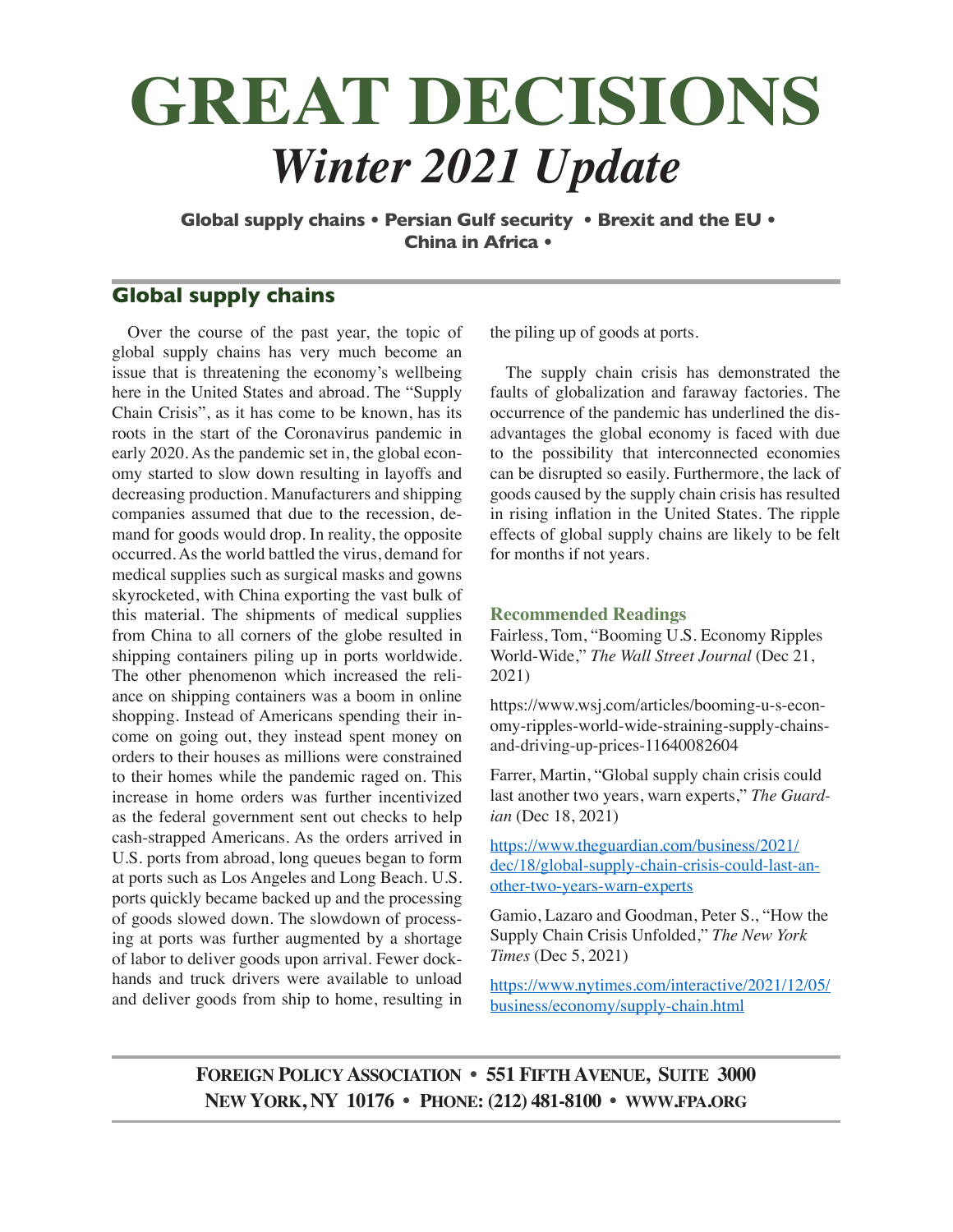## **Persian Gulf security**

Since the Biden administration entered the White House in January 2021, there have been some noticeable changes in how U.S. foreign policy is carried out toward the Gulf states and the Middle East as a whole. President Biden has made it a priority to shift the U.S. focus from the Middle East to China instead, in large part due to the long history of deep engagement in the region with little return in value to show for it. The withdrawal of D.C. from the region has left Israel, Saudi Arabia, and the UAE concerned that security threats will augment without the United States involved mediating. A recent trip by Israeli Prime Minister Naftali Bennett to the UAE underscored the fact that Israel and the Gulf states feel an increasing need to work together against Iran as the United States appears less and less to be a bulwark against Iran in the region. The new allyship between Israel and the Gulf states was cemented during the creation of the Abraham Accords brokered by the Trump administration. Further distancing between the United States and the Middle East can be showcased by discontentment in D.C that Israel and the UAE have demonstrated increased friendliness toward China.

While increased friendliness between Israel, the UAE, and other Gulf states is a bright spot, there are simmering issues still at hand. Serious conflict between Israel and the Palestinians is a real possibility again, and Lebanon, Libya, Yemen, and Syria are at various stages of failure. While the Biden Administration has relegated the Middle East to a secondary tier, the one major reason the United States would get involved again in the region is to contain Iran. The United States remains committed to preventing Iran from acquiring nuclear weapons, the question remains if that will be done diplomatically or militarily.

#### **Recommended Readings**

Katulis, Brian and Juul Peter, "Strategic Reengagement in the Middle East,"*CAP* (Dec 16, 2021)

https://www.americanprogress.org/article/strategicreengagement-in-the-middle-east/

Miller, Aaron, "Israel and the Gulf States Are Becoming Closer. But It Won't Make Biden's Life Much Easier," *Politico* (Dec 16, 2021)

https://www.politico.com/news/maga zine/2021/12/16/israel-emirati-rapprochement-bidenmiddle-east-problem-524851

Tharoor, Ishaan, "Biden carries forward a Trump-era Middle East policy," *The Washington Post* (Oct 13 2021)

https://www.washingtonpost.com/world/2021/10/13/ biden-middle-east-policy-analysis/

## **Brexit and the EU**

It has nearly been a full year since the United Kingdom left the European Union on January 1st 2021. The departure from the regulatory orbit of the EU has propelled the UK on a new path in which it will have to rewrite its economy, foreign policy, and politics. Ever since the official departure from the EU, Prime Minister Boris Johnson has been focused on casting the country as a "Global Britain" with stronger ties to the United States, Australia, India, and South Korea, in lieu of ties to mainland Europe. But while Mr. Johnson hopes to position the UK as a stronger ally of these nations, the rupture with the EU has initiated several economic problems for Britons. In late 2020, London and Brussels agreed to avoid tariffs and quotas on goods, however traders and those in the service industry still faced complicated paperwork put into place by European regulators. The result was a sharp hit to trade between the UK and the EU, with the British Office for Budget Responsibility reporting that trade was down 15 percent in August and estimating that the British economy is 4 percent as productive as it would have been staying in the EU.

Apart from the poor economic impact of Brexit, the split has also reopened old wounds on the British Isles. The removal of the UK from the EU has caused tensions to rise between Northern Ireland (which is part of the UK) and the Republic of Ireland, which is an EU member. Decades of sectarian violence made a reappearance this past year with clashes breaking out in the spring. In addition, the culmination of Brexit brings about the possibility of the Scottish National Party attempting to justify a new independence referendum, especially since 60 percent of Scots voted to remain in the EU. Finally, the future of EU citizens living in the UK remains unclear as the British state continues to work out their new law.